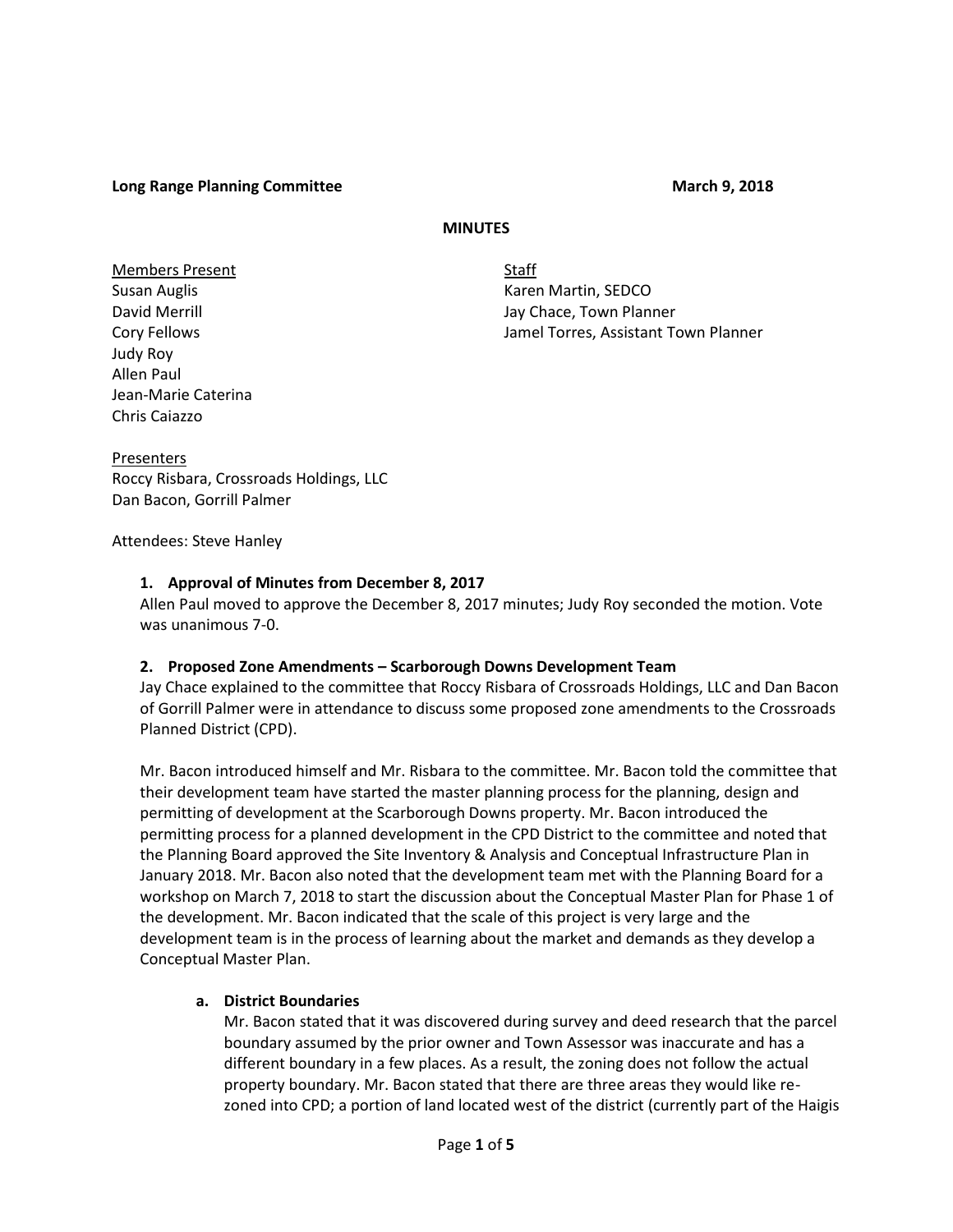Parkway District); a portion of land located northwest of the district (currently part of the RF and VR4 Districts); and a small section located south of the district (currently part of the B3 District). Mr. Bacon stated that there would be new abutters as a result of the proposed boundary amendments. Mr. Bacon indicated that they were requesting that the areas noted be zoned CPD.

Allen Paul asked if you can restrict certain uses within the CPD District (i.e., industrial uses only permitted in northeast corner of the parcel). Mr. Paul also asked if the Haigis Parkway District standards would still apply to the western portion of the parcel in question.

Mr. Chace noted that similar uses are permitted in the CPD and Haigis Parkway Districts.

Mr. Paul noted that outreach needs to be done to abutting property owners before any zone amendments can take place officially.

Mr. Risbara led the group through the proposed Master Plan for the entire parcel. Mr. Risbara noted that Phase 1 will be a residential development and is located in the southerly portion of the parcel, abutting Route 1, and Phase 2 will be a light industrial development and is located in the northerly portion of the parcel, abutting Payne Road. Mr. Risbara stated that other phases of development are still being developed by the team.

Chris Caiazzo asked if staff would hold a workshop with the Town Council about the CPD development review process. Mr. Chace stated that that was a possibility.

The committee provided a generally favorable opinion of the proposed zone amendments provided the uses and performance standards were careful drafted.

# **b. Permitted Uses**

Mr. Bacon led the group through the proposed changes / additions to the permitted uses in the CPD District. The proposed additional uses include research / industrial / light industrial / maker-type uses, gasoline / fueling stations, and restaurants with drive through service. Mr. Bacon stated that they would like the allowance for building material yards and extractive industry activities within the CPD zone in order for this large site to accommodate construction storage and staging areas as well as the extraction of earthen material to be use on the site.

Jean-Marie Caterina asked if the building materials yard would be a "forever" land use and the developers need to be mindful of Mill Brook as it is MaineDEP-threatened stream.

Mr. Chace added that you can extract materials as part of a site plan / subdivision project on a specific lot and said he was unclear why this use is being proposed.

Mr. Bacon stated that they are not allowed to extract materials below the high water level and they would like it to be clear that extraction land use is allowable in the CPD district.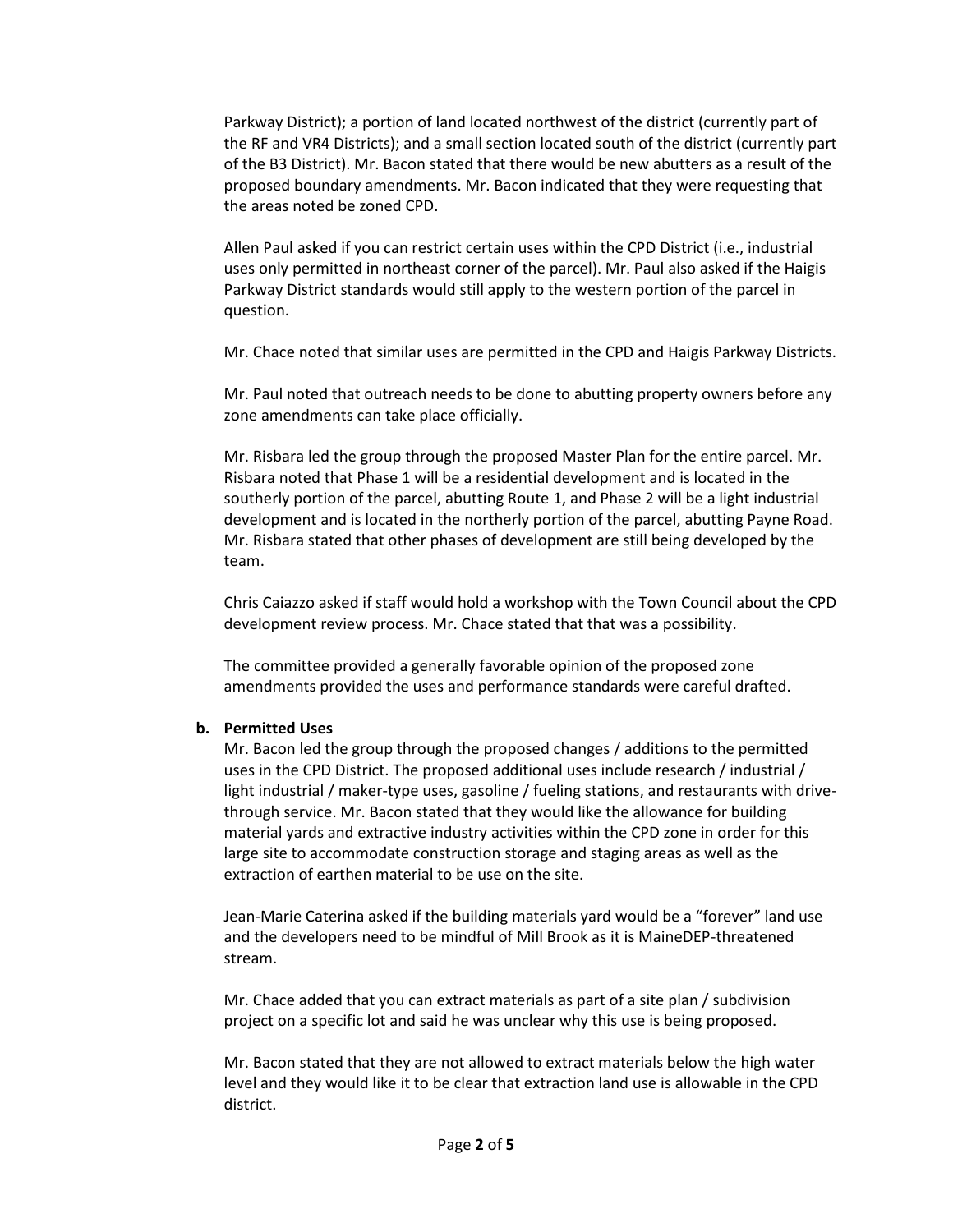Mr. Risbara stated that the concern is that the extraction for a site plan / subdivision would only be allowed within a particular phase of development and they want to be sure they could extract materials from other areas of the parcel to support development in a different phase / area of the parcel.

Mr. Chace stated that the extraction site could be part of a Master Plan with the Planning Board and asked the committee if they were comfortable with the proposed extraction use.

Susan Auglis stated she was comfortable with the proposed extraction use so long as it was reviewed and approved by the Planning Board.

Mr. Paul indicated that he was more worried about the processing of the extracted materials than the actual extraction on the site (i.e., crushed stone processing).

Cory Fellows stated that the review process has been hard to understand with the Planning Board and the development reviews need to be predicable for the Planning Board going forward. Mr. Fellows stated that he would like to allow flexibility to the development team while having oversight by the Town.

Mr. Paul stated that once the development is completed on the site, he would like the extraction use to stop and become something else.

Mr. Bacon introduced the proposal for allowing gas / fueling stations on the site. Mr. Bacon stated that allowing gas stations will benefit the development as they plan on having regional destination businesses in the development. The proposed location for a gas station will be close to Payne Road.

Mr. Paul requested that the gas station be designed with the gas pumps located behind the building opposed to traditional gas station design.

Mr. Bacon introduced the proposal for allowing restaurants with drive-through service on the site. Mr. Bacon stated that they were not proposing a "fast food alley" but would like to attract coffee shops and other restaurants to the development. Mr. Bacon indicated that the design of the drive-through service would be secondary to the bicycle-pedestrian design of the project.

Mr. Chace asked the committee if they were comfortable with allowing all types of restaurants or just businesses with lower traffic demands.

Dave Merrill stated that he has quantity concerns and asked how many of these would be allowed.

Ms. Auglis stated that the Planning Board needs to be educated on the Town's Design Standards for Commercial Districts.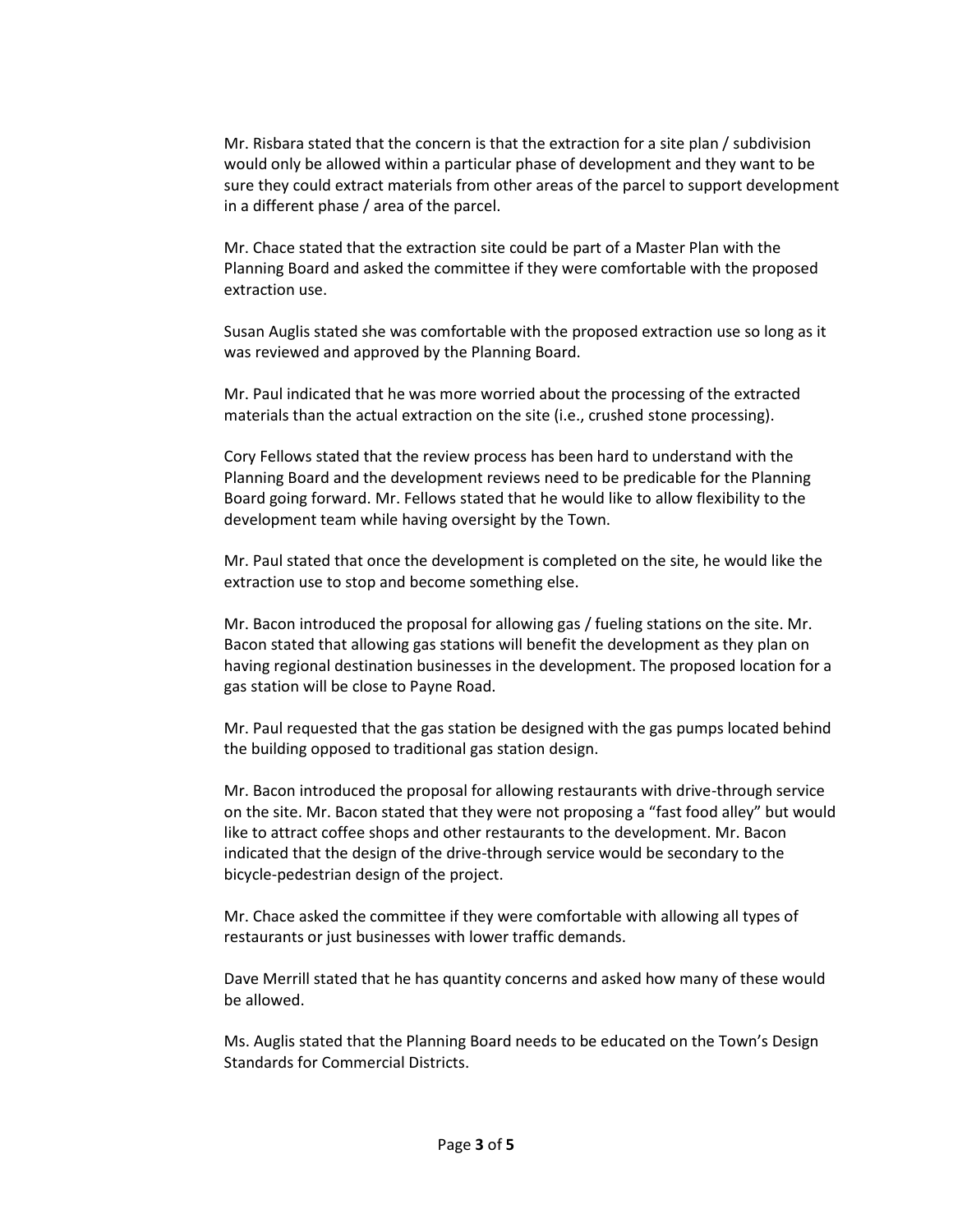The committee seemed generally okay with the traffic demands and design at drive through being part of a Planning Board review process.

### **c. Signage**

Mr. Bacon introduced the proposal for amendments to the signage regulations for the CPD District. He stated they have two intents here: 1) Existing Scarborough Downs sign on Route 1 – The signage regulations need to be changed if the sign is to be upgraded and the development team would like to update the sign and 2) 2 other entrances to the CPD District and the proposed signage at these locations.

Mr. Paul asked if this type of request could be taken care of via a variance process and stated that he is not comfortable with the requested changes of the sign regulations as presented.

Jamel Torres asked if the development team was looking to shorten the existing Scarborough Downs sign and upgrade it accordingly or if they were looking to maintain the existing height of the sign.

Mr. Risbara stated they would like to keep the same height of the existing sign but give it some much needed upgrades.

Mr. Bacon stated that the site has very small frontage along major streets in town and they are predicting they will have advertising challenges without more signage. Mr. Bacon stated that the three entrances to the site have more ability for advertising purposes than the other areas of Town.

Mr. Caiazzo stated that he supported the proposed signage regulation amendments regarding the existing sign but he is not inclined to change the zoning ordinance for the new signs. Mr. Caiazzo stated that he is hesitant to make exceptions for the development team on the element.

Mr. Chace compared the CPD district project to the Gallery Boulevard development and their signage. Mr. Chace stated that the Downs property could have a similar signage layout.

Mr. Bacon stated that this project would be almost 10 times the size of the Gallery Boulevard development.

Ms. Auglis stated she would like to see renderings of the three proposed signs at the main entrances to the site.

Karen Martin stated that the development team has a unique challenge with only three entrances to such a large development site.

Mr. Fellows stated that signage can be a very "slippery slope" for the Planning Board and needs more discussion with this committee.